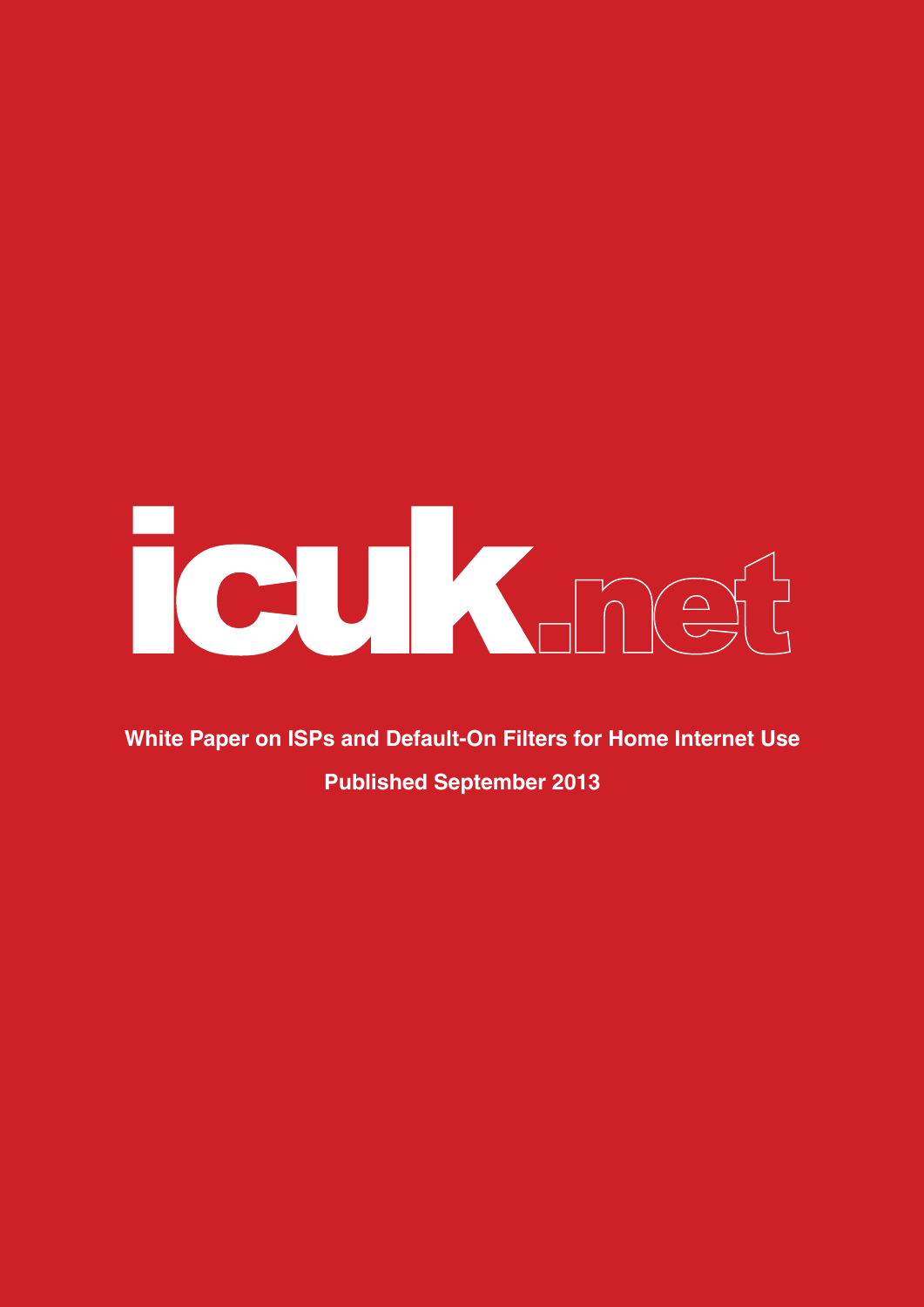# **i. Introduction**

In July 2013, the UK Government announced plans to enforce a 'family-friendly' filter across Internet Service Providers, with the aim of preventing children from inadvertently seeing pornographic images or content, and also draining the market of illegal images of child abuse and paedophilia<sup>1</sup>. The policy announcement followed two years worth of government research, conducted by MP Claire Perry and MP Sarah Teather and a report published by Reg Bailey into the sexualisation of childhood<sup>2</sup>. Whilst the intention is honourable, the method and process is confused and lacks the necessary clarity to enable small and large ISPs to put anything into practice. This white paper seeks to understand some of the issues surrounding the Default-On filters, why they are so impractical and what should be done to better safeguard our children against the 'dark corners of the internet'.

# **ii. The Issue of Pornography**

Pornography is not a new trade, but the internet has made it more accessible and anonymous. There is no longer a need to worry about being caught walking into a sex shop - you can have a world of pornography at your fingertips and all trace of it can be vanished with one click of 'clear history'. Pornography has always been an industry which was created by adults and for adults, and that was far easier to regulate before the dawn of the internet. Now, many parents seem to be unaware of what children are viewing on a regular basis. This is the area of Cameron's policy which is somewhat manageable. Tighter age verification and suitable blocks can help those who are trying to view hardcore pornography at home find it a challenge. But what about mobile phones and tablets? Filters on these devices are notoriously difficult, and the majority of teenage internet access comes from these rather than a home desktop.

Reg Bailey's report 'Letting Children Be Children'<sup>3</sup> calls on the internet industry to develop and introduce effective parental controls, and whether by law or company policy, have age verification controls in place. They note that it is not fair for parents alone to be responsible for content which their children see online, and that the ISPs must accept some responsibility just as cinemas and DVD retailers take for age verification. The report seems to allude to a standardising of the industries, so that parents are better able to trust the internet as they would a cinema, for protecting their children.

The report also references Professor Tanya Byron's 2008 report<sup>4</sup> for the then Labour government, where she warned that a defaulton content filter would lull parents into a false sense of security, and wouldn't encourage an active role in online use, a concern which has been echoed across the media since the policy announcement. She has also recommended the government consider it if other schemes fail. The report acknowledges that as the filters are not completely effective, there should still be an emphasis on parental supervision when a child is using the internet.

# **iii. The Issue of Child Abuse**

The other side of David Cameron's filtering policy is child abuse images and paedophilia. Cameron intends to 'drain the market' of content which encourages child abuse and paedophilia by calling on search engines to block certain search terms, some of which he deemed too gruesome to repeat<sup>5</sup>. Unfortunately, his understanding of Google images is limited, and his solution fails to actually hit the root of this content. The majority of this content is shared on another layer of the internet, across peer to peer networks which are far from the prying eyes and crawling of search engines<sup>6</sup>. Asking search engines to block certain search terms does very little extra than the current work of reporting and removal that they already do.

\_\_\_\_\_\_\_\_\_\_\_\_\_\_\_\_\_\_\_\_\_\_\_\_\_\_\_\_\_\_\_\_\_\_\_\_\_\_\_\_\_\_\_\_\_\_\_\_\_\_\_\_\_\_\_\_\_\_ <sup>1</sup> David Cameron, Speech to NSPCC, accessed online here: http://www.conservatives.com/News/Speeches/2013/07/The\_Prime\_Ministers\_speech\_ on\_protecting\_our\_children\_online.aspx

<sup>&</sup>lt;sup>2</sup> Reg Bailey, Report, accessed online here: https://www.gov.uk/government/uploads/system/uploads/attachment\_data/file/175418/Bailey\_Review. pdf

<sup>3</sup> Ibid.

<sup>4</sup> Professor Byron, the Byron Review, 2008. Accessed online here: https://media.education.gov.uk/assets/files/pdf/s/safer%20children%20in%20 a%20digital%20world%20the%202008%20byron%20review.pdf

<sup>5</sup> Jemima Kiss, The Guardian, Accessed online here: http://www.theguardian.com/technology/2013/jul/22/uk-government-online-child-sex-abuse 6 Mic Wright, Telegraph Blogs, accessed online here: http://blogs.telegraph.co.uk/technology/micwright/100009396/david-cameron-cant-protect-usfrom-child-porn-because-he-doesnt-understand-the-internet/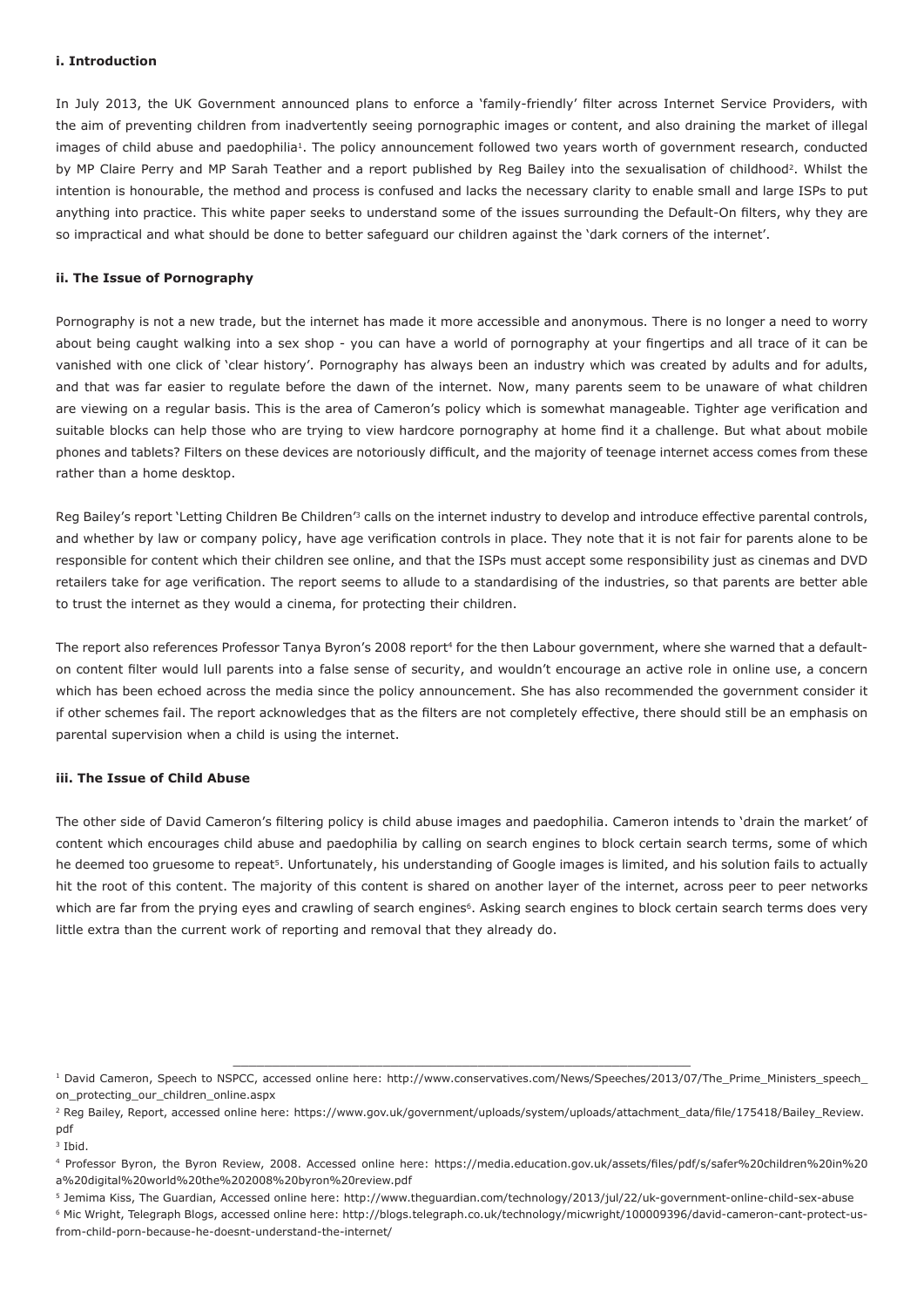Trying to address pornography and child abuse rings is an unrealistic attempt and muddies the waters of the issues. Much of the pornography which is viewed, though perhaps distasteful to some, is by and large legal, and performed between two consenting adults who are making a living. This is of vast difference to the sharing of images depicting children being subject to sexual abuse by adults.

The Internet Watch Foundation found that the demographic most likely to see child abuse images by accident and not report them are men between the ages of 18 and 347. It is vital that a campaign to encourage people to report images such as these is run to make people aware that it can be done anonymously, and that the information is of genuine help to the police. The proposed filters do nothing to prevent these images existing and being shared, as they go across peer to peer networks, not via search engines, but if and when they are seen, to leave them unreported could leave a child in abuse. We mustn't criminalise everyone in the quest to break up child abuse rings.

# **iv. The Effect on our Children**

A recent article from TES by teacher Chloe Combi<sup>8</sup> highlighted some of the dangerous issues which teenagers face in this new world of easy access pornography. Emulating what they see on screen has led to a rise in graphic sexting, and sexual bullying. Teenage girls have been expelled for inappropriate behaviour in school toilets and on school property during lunch breaks. This also means that a large amount of graphic and often sexual content online, is actually self-generated by under-16s. The images may not have ended up where they were intended, but they do not necessarily involve adults9.

Reg Bailey's report also states that 22 per cent of girls and 26 per cent of boys aged between 9 and 16 had seen sexual images on or offline in the previous 12 months. What's interesting is that of these children who had viewed the images, 41 per cent of their parents believed they had not seen any images like that. There seems to be a concern that the gap between what children do and what parents know is growing<sup>10</sup>.

In a further study by the UK Safer Internet Centre, groups of children in school years six and nine were interviewed about their relationship with and knowledge of pornography. The study found that boys aged 13-14 (year nine) were more likely to have viewed pornography than their female peers, who often believed pornography was something that boys watched, and treated it with an element of distaste. The boys were in turn, also more likely to self-generate images, and to request images from girls (though these were not necessarily given purely on the basis that they were asked for). Further, in both gender groups, the children said they'd been affected by the case of Amanda Todd, who killed herself after dealing with years of bullying both on and offline. The year six groups were far less likely to have dealt with content of a sexual nature, but they were learning how to cope with abuse faced across social media or on multi-player gaming sites.

There is evidence from this report to show that all sets of children interviewed from across the age groups, were open to talking about their online lives in trusted groups, and that they were using common sense when it came to dealing with tricky situations. Cases broadcast by the media, such as Amanda Todd, though tragic, were helping pupils to understand potential consequences of being online<sup>11</sup>.

 $\overline{\phantom{a}}$  , and the contribution of the contribution of the contribution of the contribution of the contribution of the contribution of the contribution of the contribution of the contribution of the contribution of the 7 Internet Watch Foundation, accessed online here: https://www.iwf.org.uk/about-iwf/iwf-blog/post/351-teenagers-the-new-front-in-the-fightagainst-online-child-sexual-abuse-images

<sup>8</sup> Chloe Combi, Times Education Supplement, accessed online here: http://www.tes.co.uk/article.aspx?storycode=6294001

<sup>9</sup> Internet Watch Foundation, accessed here: http://www.iwf.org.uk/about-iwf/news/post/334-young-people-are-warned-they-may-lose-controlover-their-images-and-videos-once-they-are-uploaded-online

<sup>&</sup>lt;sup>10</sup> Reg Bailey, Report, accessed online here: https://www.gov.uk/government/uploads/system/uploads/attachment\_data/file/175418/Bailey\_Review. pdf

<sup>&</sup>lt;sup>11</sup> Prof Andy Phippen, Safer Internet Centre, report accessed here: http://www.saferinternet.org.uk/downloads/News/Sexting\_An\_Exploration\_of Practices\_Attitudes\_and\_Influences\_.pdf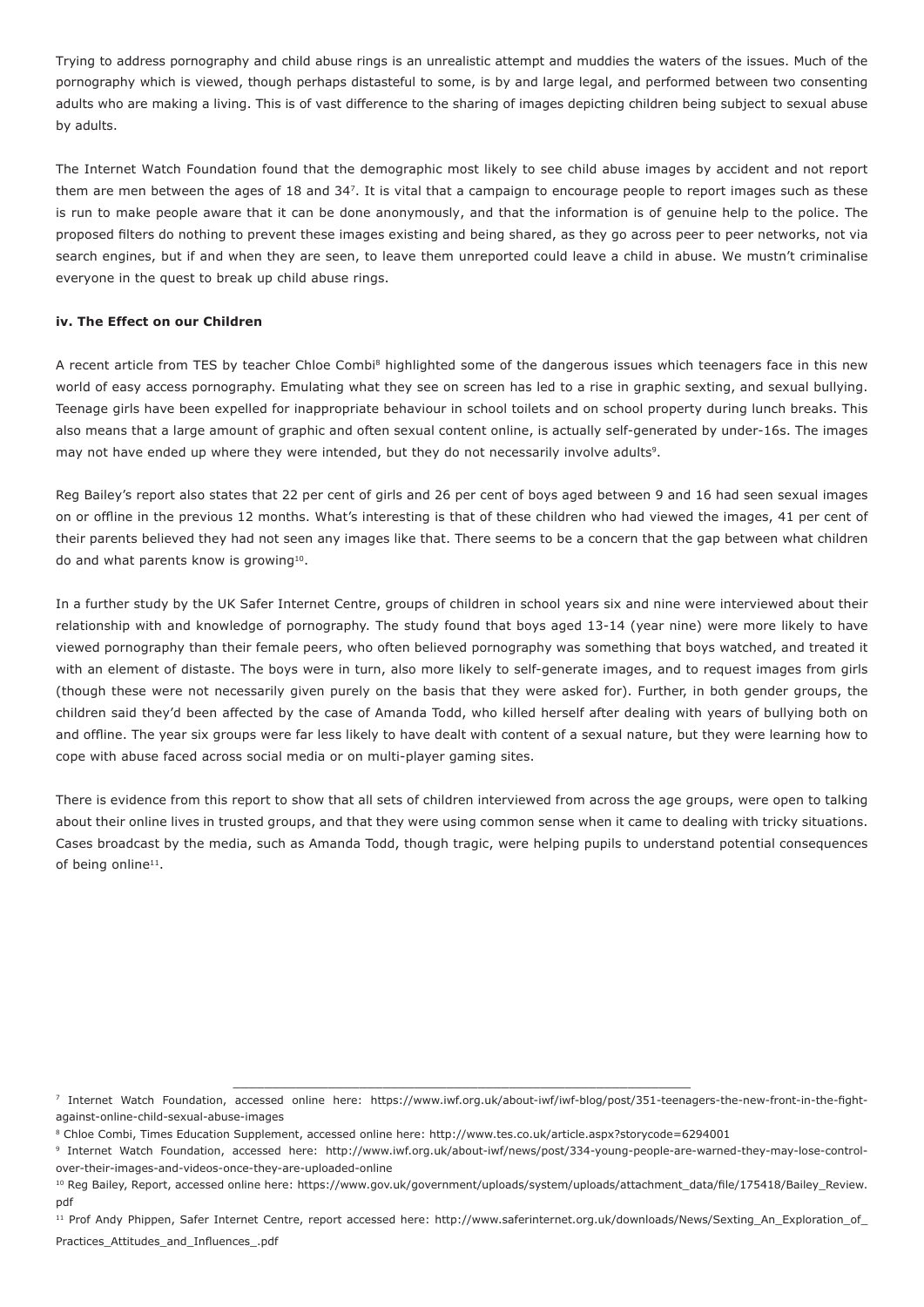## **v. The Problems for ISPs**

For smaller Internet Service Providers, offering a content filter is an expensive task. Redirecting money and time from current projects and developments in order to purchase the equipment or set up a filtering system is not an easy feat for a small company - the sort that Cameron praised as the key to restoring the economy not so long ago. Further, it forces them to act as judge and jury - where will the list of block hosts and websites come from? If each ISP is to decide themselves what is inappropriate, the consumer is left with a potentially huge disparity between providers, and the ISP leaves themselves open to consumer criticism for blocking or not blocking certain content. Cameron has called on the minds of our time to come up with this solution, though they know full well it will be imperfect. Terms and Conditions will have be drawn up by the legal minds of our time to escape the potential pitfalls and lawsuits of the parents who discover their children can still work out how to get around the filtering systems.

In her 2008 study, Professor Tanya Byron touched on the issues of filtering internet services, from the difficulties in deciding what constitutes inappropriate content to the risks of websites which are perfectly legal getting caught up in a filter (e.g. Websites with recipes for chicken breasts). She concludes that actually, there should not be a policy of blocking non-illegal content at ISP level, unless there has been a clear failure of the other suggestions in the report. She also notes that filters are no substitute for good education about staying safe online<sup>12</sup>.

## **vi. The need for International Involvement**

Further, there is a real need for international involvement when tackling such an issue. There is no use in purely regulating UK users - this criminal network extends beyond our own borders, and without cooperation of international bodies and overseas governments, we just won't be able to eradicate the issue. The government must extend relationships with the communications departments across the world and develop a real method for finding and catching those criminals who are creating and sharing this violent and despicable content of child abuse.

When the Internet Watch Foundation began, the UK accounted for 18% of content online. Now, the UK accounts for just 1% of the illegal content<sup>13</sup> - which means the rest of the world must be monitored too before we stand any chance of abolishing the 99% which remains. In addition, they have compiled a list of around 450 search terms which are blocked from generic search engines. With this decidedly concerted and thorough effort in place, why is there such an emphasis on further law within the UK? It seems that there is a need for greater cooperation from the rest of the world, particularly those countries with the higher percentages of image collection and storage. If the UK is expected to make significant moves forward, it cannot do so alone.

#### **vii. The Thin End of the Wedge**

Cameron often spoke in Parliament against Blair and Brown's Nanny State. Police Surveillance, stop and search laws, were all key issues of the Labour years, which were deeply concerning to average UK Citizens. It may seem to be a thin end of the wedge argument, but the truth remains - once there is a filter in place, there is scope to expand what will be controlled and blocked through it. If a government list is created to regulate inappropriate content, then who will regulate the government's decisions as to what is on that list? In extreme circumstances, and admittedly years down the line, we could be facing genuine concerns around political websites being filtered and censored, or what the real meaning of inappropriate is. As future governments are unlikely to reverse policy, we could be subject to the changing temperaments and definitions of those in power.

It is also worth remembering that there is a scheme in place already which offers these services. Many of the UK's ISPs offer 'cleanfeed' which automatically blocks certain websites which have been deemed illegal<sup>14</sup>. In addition, all of the four major ISPs have systems which parents can choose to download in order to regulate and filters websites and browsing. At least half of these use McAfee, while the other two appear to use their own systems<sup>15</sup>. None of these filtering systems are hidden from parental knowledge, and all can be accessed and implemented by simple control panel features when a parent or guardian logs in. There could be reasonable cause for concern over why so few parents appear to implement it when it is so easy, but this is not necessarily a justification for default-on.

15 UK Safer Internet Centre, accessed here: http://www.saferinternet.org.uk/advice-and-resources/parents-and-carers/parental-controls

\_\_\_\_\_\_\_\_\_\_\_\_\_\_\_\_\_\_\_\_\_\_\_\_\_\_\_\_\_\_\_\_\_\_\_\_\_\_\_\_\_\_\_\_\_\_\_\_\_\_\_\_\_\_\_\_\_\_ <sup>12</sup> Professor Byron, the Byron Review, 2008. Accessed online here: https://media.education.gov.uk/assets/files/pdf/s/safer%20children%20in%20 a%20digital%20world%20the%202008%20byron%20review.pdf

<sup>13</sup> Internet Watch Foundation, response to Cameron's speech. Accessed here: http://www.iwf.org.uk/about-iwf/news/post/366-iwf-response-toprime-ministers-statement

<sup>14</sup> Wiki, Open Rights Group, accessed here: http://wiki.openrightsgroup.org/wiki/Cleanfeed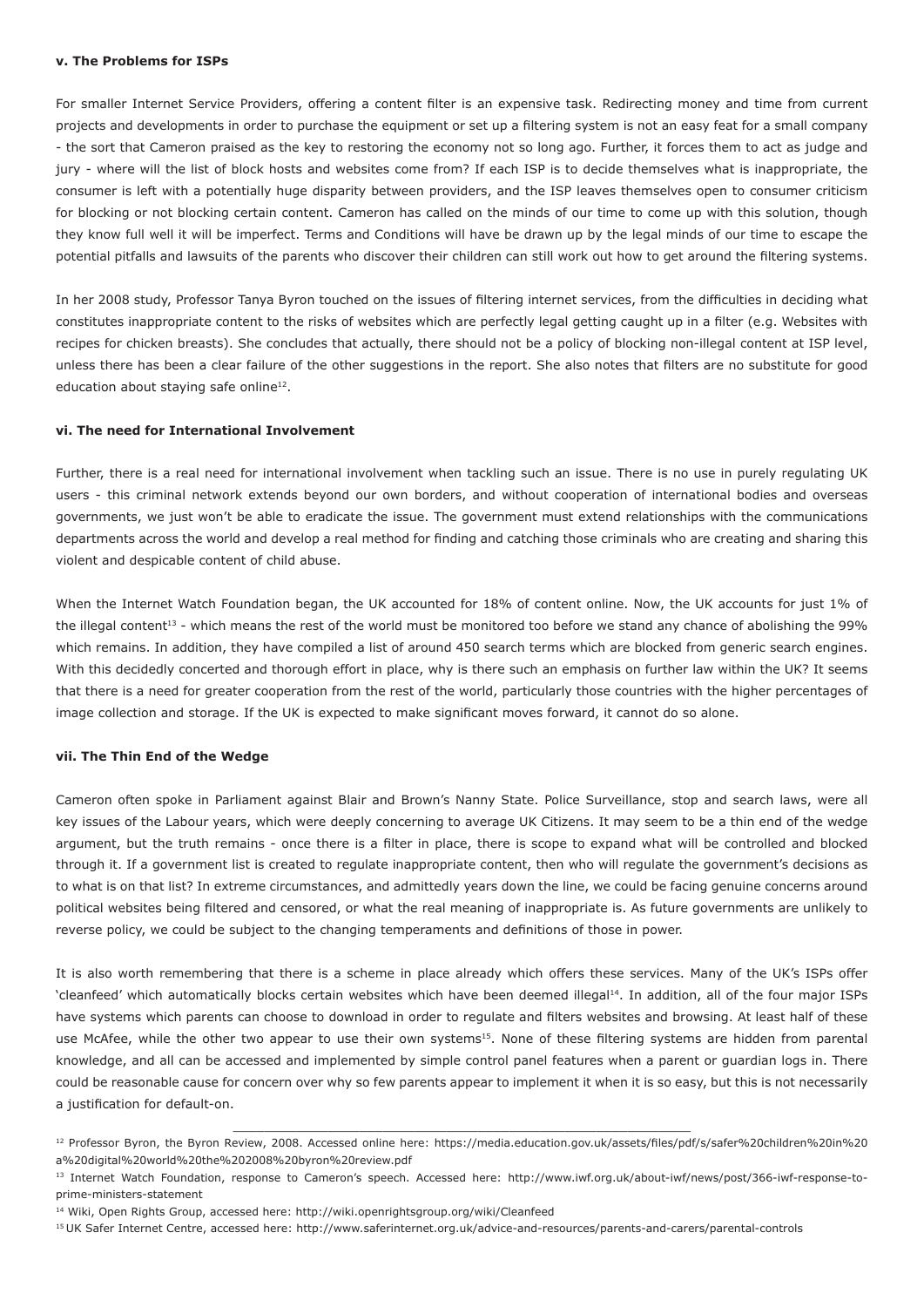## **viii. Case Studies One: Australia and Russia**

In 2011, the Australian government implement a similar scheme of ISP level filtering<sup>16</sup>. Initially, the process was voluntary, with the intention of a law to back up the work which ISPs would take on in the block. The plan was widely criticised for leading on to censorship, as well as because there was no appeals scheme for any website which found itself caught up in a block incorrectly. In the end, the law never materialised, which perhaps suggests the end for this will be similar. It is worth noting when discussing the plans that they have already been unsuccessful in another country. It is also interesting that the IWF came under scrutiny as one of the organisations which may be in charge of the filters - thanks to blocking a wikipedia page because of an inappropriate album cover $17$ .

Australia's law-making considerations were not the first time they had tackled this issue. Several reports have been written since 1998 regarding the idea of ISP filtering, and notably, the report compiled in 200818 by the Australian Communications and Media Authority did a pretty sound job of evaluating the filters. Following the tech developments since the 2005 version of the report, the writers sought to test different types of filters, (software, hardware and hybrids) and measure their effectiveness across aspects like scope, performance and adaptability. The report notes that there was little significant disruption to internet speed or network service. Comparatively, the problem of over blocking (sites mistakenly caught in a filter) was down from over 60% to less than 10% over the three years. Unfortunately, this report fails to account for cost, which is one of the biggest obstacles for small ISPs, so the results can't be converted into pure evidence to bring in the filters, but they are a helpful indicator in the developments of network level filtering.

In July 2013, the Pirate Party of Russia launched a specialised web host for companies which found their innocent website blocked because it shared the same IP address as a genuinely harmful site<sup>19</sup>. They state they will uphold their own code of web ethics, including a ban on phishing, spamming and child pornography, which indicates they have just appointed themselves as moral arbiters of the internet instead of the government. They've also protested the government's current policy that any site which does not rectify itself when they host illegal content, will be subject to closure within three days of notice. A party leader stated that they believed the law still needed work, for example, the copyright staying with the holder for five years after death, not the 70 currently, is reasonable in their eyes<sup>20</sup>. Again, we face an issue of who should be moral arbiters, rather than whether anyone should. The alternative in Russia is someone else monitoring your internet use, not the government.

#### **ix. Case Studies Two: France and Germany**

France and Germany have both recently tried, with varying success levels, to bring in legislation imposing ISP-level filtering. In Germany, the bill was met with fierce opposition, and though it was passed in 2009, the successive government revoked in it 2011. This leaves Germany in the strange position of having precedent for the filter, but no law which has ever worked. Instead, they stuck with a more tried and tested method - they continue to use a report and remove system for child abuse images, and this has been noted to improve the chances of catching criminals, as images can be traced $21$ .

France has much less of a debate when the bill to impose network level filters was imposed, and have successfully passed some of the original bill. Thirteen of the proposed articles were deemed to be unconstitutional, but network filters were not one of these. They were ruled proportionate on balance of public order and freedom of communication and so passed, proving they can be legislated and approved by constitutional council - something the other case study countries have never managed<sup>22</sup>.

19 Oleg Kouzbit, Venture Village, accessed here: http://venturevillage.eu/russia-pirate-party-blocked-websites

<sup>20</sup> Online Petition, accessed here: http://goo.gl/pPA5zS

 $\overline{\phantom{a}}$  , and the contribution of the contribution of the contribution of the contribution of the contribution of the contribution of the contribution of the contribution of the contribution of the contribution of the

22 UK Safer Internet Centre, accessed here: http://www.saferinternet.org.uk/advice-and-resources/parents-and-carers/parental-controls

<sup>16</sup> EFF, accessed here: https://www.eff.org/deeplinks/2011/06/australia-heads-down-slippery-slope-authorizes

<sup>17</sup> Jillian York, OpenNet, accessed here: https://opennet.net/blog/2008/12/uk-blocks-access-wikipedia-entry-controversial-scorpions-album

<sup>18</sup> ACMA, report accessed here: http://www.acma.gov.au/webwr/\_assets/main/lib310554/isp-level\_internet\_content\_filtering\_trial-report.pdf

<sup>&</sup>lt;sup>21</sup> Joss Wright and Yana Breindl, Internet Filtering Trends in Western Liberal Democracies, accessed here: https://www.usenix.org/system/files/ conference/foci12/breindl2012foci.pdf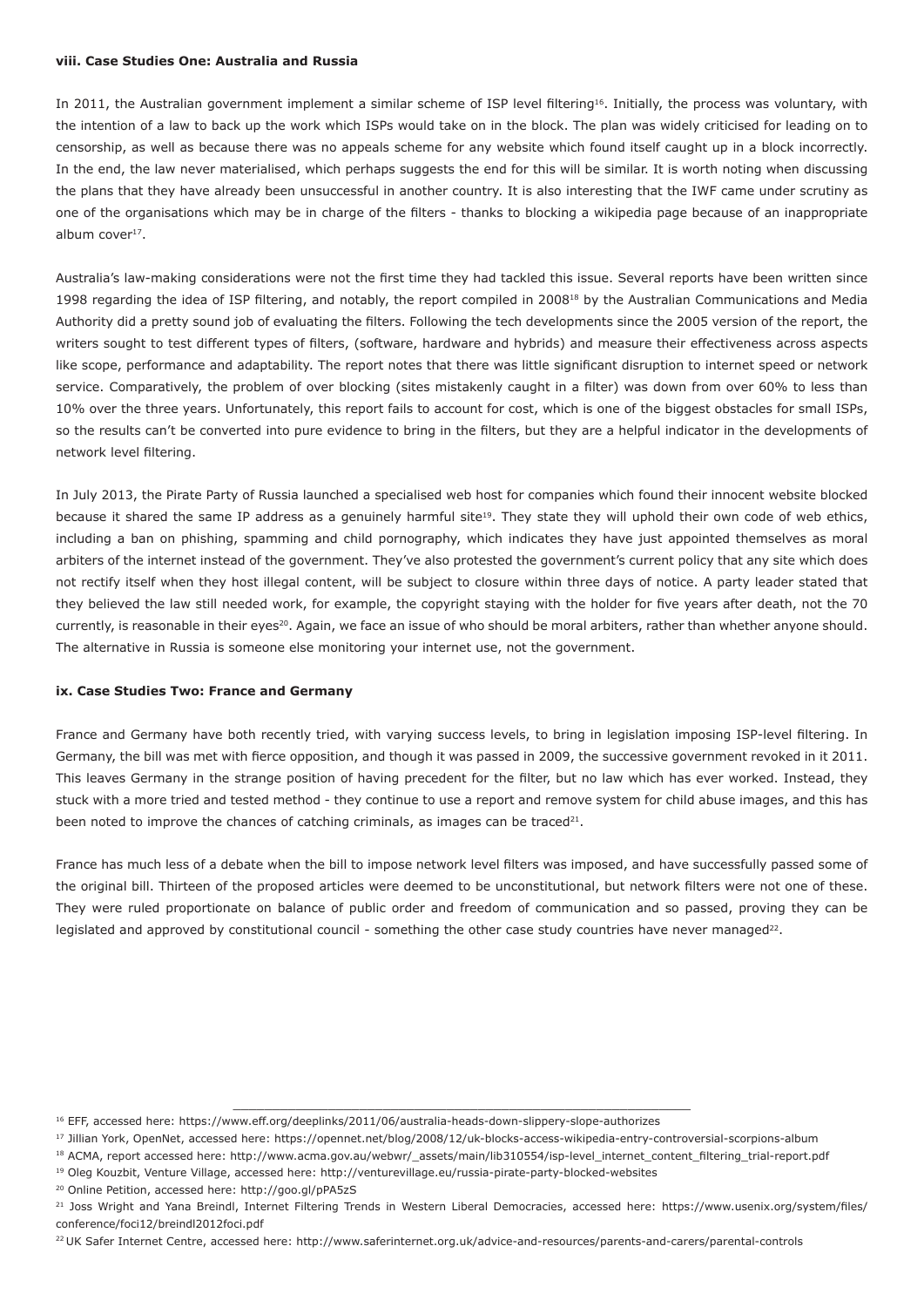# **x. Alternatives**

If ICUK were Prime Minister, there are certain alternatives we would propose to dealing with the genuine issue of inappropriate content being viewed at inappropriate ages:

- Promote organisations like the IWF and encourage people to report images when they see them. There would need to an emphasis that this is an anonymous process, and therefore they should not have any need to be worried about prosecution themselves.
- Provide information about OpenDNS and similar programmes which can be installed on computers to monitor and filter content. However, as even these are not perfect, it must come with a warning that it does not replace direct parental monitoring.
- Support small ISPs who wish to provide information to their current and future customers, so that they do not have to bear the brunt of the costs for these expensive applications.
- Introduce more effective education in classrooms, particularly to inform children that images they take and share, no matter how private they may seem, can end up on other websites without their permission and without any ability to take it down.

# **xi. Conclusion**

As it stands, the coalition government's attempt on an ISP filtering policy is weak and ill-informed. It fails to address the problems it wants to solve at the source of those issues, and it fails to understand that it is likely to drive criminal rings deeper underground so they're harder to get to and break up. The government has painted itself as a naive and ignorant to the real world of tech and the internet, a dangerous image just two years before the next general election.

The next few months are likely to bring several more updates and changes to this policy, and we will see after October if there will subsequently be a law. Before then, it is vital that the government goes back to the drawing board somewhat, develops better methods to protect and support the smaller ISPs, and clarifies the differences between legal pornography and illegal abuse so that separate systems can be enforced to tackle them. State regulation is often time-consuming and ineffective in dealing with global traffic, and further without an independent control mechanism, responsibility for the filters staying with ISPs could be a dangerous notion.

*Notes to Reader:* Each week brings a new aspect of this debate to light, and this paper is accurate at time of release. We continue to debate and explore the issues on our blog, so further developments can be found there.

*Notes to Editor:* Please use the paper, its thoughts and opinions, for pieces related to the proposed filters. Please credit ICUK where it is used.

 $\overline{\phantom{a}}$  , and the contribution of the contribution of the contribution of the contribution of the contribution of the contribution of the contribution of the contribution of the contribution of the contribution of the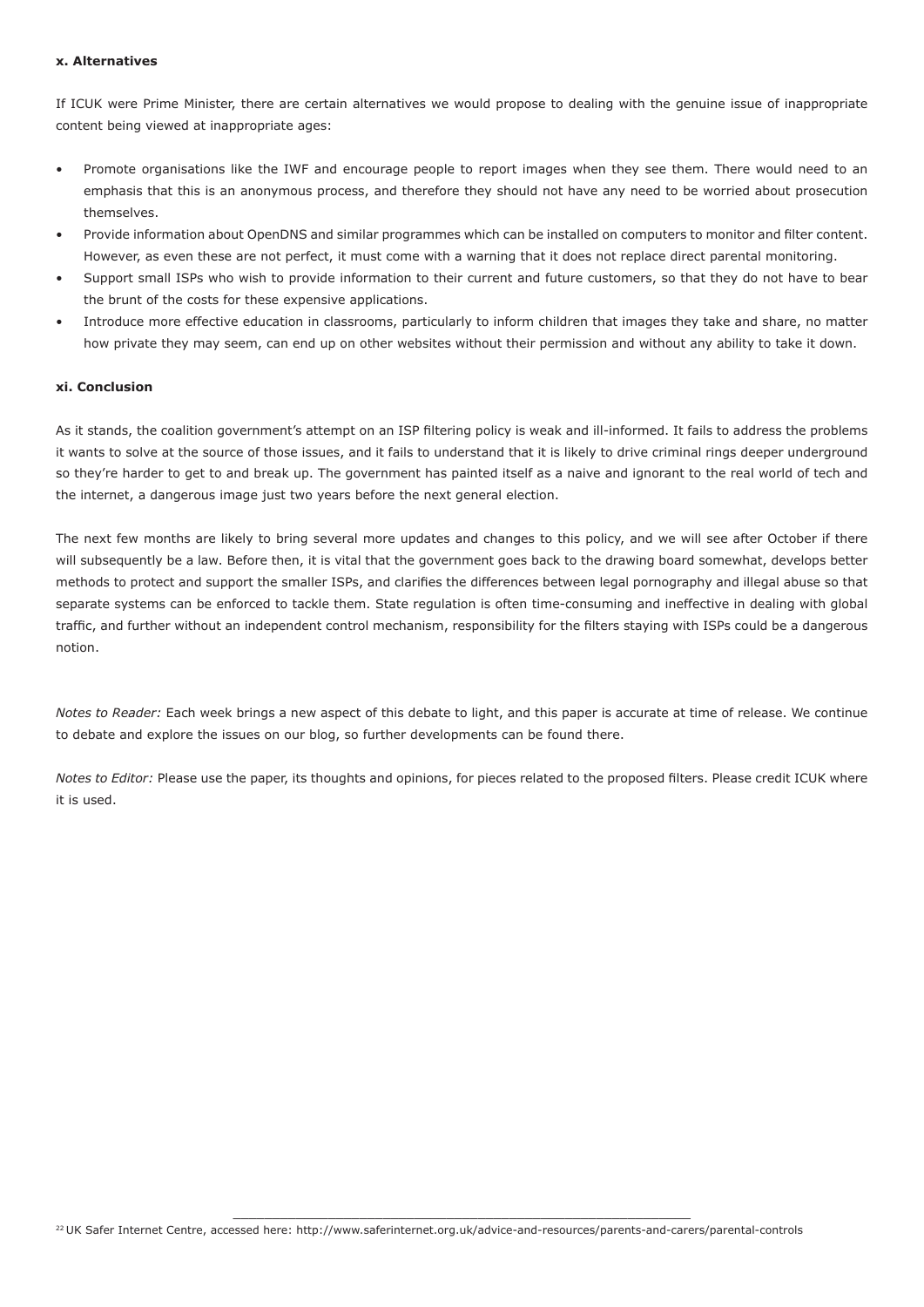# **Bibliography**

This piece has not intended to plagiarize any work from any other author, and statements have been credited throughout. Below is a full list of articles and pieces which influenced the paper, even if they were not directly noted.

- 1. David Cameron, Speech to NSPCC, 22/07/2013 accessed online here: http://www.conservatives.com/News/Speeches/2013/07/ The\_Prime\_Ministers\_speech\_on\_protecting\_our\_children\_online.aspx
- 2. Letting Children be Children, by Reg Bailey: Report, June 2011, accessed online here: https://www.gov.uk/government/ uploads/system/uploads/attachment\_data/file/175418/Bailey\_Review.pdf
- 3. Safer Children in the Digital world, the report of the Byron Review: Professor Byron, 2008. Accessed online here: https://media. education.gov.uk/assets/files/pdf/s/safer%20children%20in%20a%20digital%20world%20the%202008%20byron%20 review.pdf
- 4. Jemima Kiss, The Guardian, July 2013, http://www.theguardian.com/technology/2013/jul/22/uk-government-online-childsex-abuse
- 5. David Cameron can't protect us from child porn because he doesn't understand the internet, Mic Wright, Telegraph blogs, July 2013: http://blogs.telegraph.co.uk/technology/micwright/100009396/david-cameron-cant-protect-us-from-child-pornbecause-he-doesnt-understand-the-internet/
- 6. Teenagers, the Internet Watch Foundation, April 2013, https://www.iwf.org.uk/about-iwf/iwf-blog/post/351-teenagers-thenew-front-in-the-fight-against-online-child-sexual-abuse-images
- 7. Porn, the shocking truth, Chloe Combi, Times Educational Supplement, October 2012, http://www.tes.co.uk/article. aspx?storycode=6294001
- 8. Young People Warned, Internet Watch Foundation, October 2012: http://www.iwf.org.uk/about-iwf/news/post/334-youngpeople-are-warned-they-may-lose-control-over-their-images-and-videos-once-they-are-uploaded-online
- 9. Sexting: An Exploration of Practices, Attitudes and Influences, Prof Andy Phippen, Dec 2012: http://www.saferinternet.org.uk/ downloads/News/Sexting\_An\_Exploration\_of\_Practices\_Attitudes\_and\_Influences\_.pdf
- 10. IWF Response to Prime Minister's Speech, July 2013: http://www.iwf.org.uk/about-iwf/news/post/366-iwf-response-to-primeministers-statement
- 11. Open Rights Group, Wiki, accessed August 2013: http://wiki.openrightsgroup.org/wiki/Cleanfeed
- 12. UK Safer Internet Centre, accessed August 2013: http://www.saferinternet.org.uk/advice-and-resources/parents-and-carers/ parental-controls
- 13. Electronic Frontier Foundation, Jillian York, June 2011, https://www.eff.org/deeplinks/2011/06/australia-heads-down-slipperyslope-authorizes
- 14. Jillian York, June 2008, Opennet Initiative: https://opennet.net/blog/2008/12/uk-blocks-access-wikipedia-entry-controversialscorpions-album
- 15. ACMA, June 2008, http://www.acma.gov.au/webwr/\_assets/main/lib310554/isp-level\_internet\_content\_filtering\_trial-report. pdf
- 16. Oleg Kouzbit, July 2013, Venture Village, http://venturevillage.eu/russia-pirate-party-blocked-websites
- 17. Online Petition, accessed Augsut 2013: http://www.onlinepetition.ru/%D0%BE%D1%82%D0%BC%D0%B5%D0%BD%D0% B8%D1%82%D1%8C-%D0%BF%D1%80%D0%B8%D0%BD%D1%8F%D1%82%D0%B8%D0%B5-%D0%B7%D0%B0%D0 %BA%D0%BE%D0%BD%D0%BE%D0%BF%D1%80%D0%BE%D0%B5%D0%BA%D1%82%D0%B0---292521-6-/petition. html
- 18. Joss Wright and Yana Breindl, Internet Filtering Trends in Western Liberal Democracies, accessed here: https://www.usenix. org/system/files/conference/foci12/breindl2012foci.pdf
- 19. Porn depicting rape to be banned, Daily Mail, July 2013: http://www.dailymail.co.uk/news/article-2372833/Internet-porndepicting-rape-BANNED-Cameron-unveils-opt-rule-web-users.html
- 20. Block CHild Porn or I'll change the law, Daily Mail, July 2013: http://www.dailymail.co.uk/news/article-2372056/PM-warnsweb-firms-block-child-porn-Ill-change-law.html
- 21. Cameron Cracks down on Corroding Influence, The Guardian, July 2013: http://www.theguardian.com/technology/2013/ jul/22/david-cameron-crackdown-internet-pornography
- 22. Online Pornography to be Blocked by Default, BBC News, July 2013: http://www.bbc.co.uk/news/uk-23401076
- 23. Online Pornography, Cameron declares War, The Daily Telegraph, July 2013: http://www.telegraph.co.uk/technology/ internet/10194073/Online-porn-David-Cameron-declares-war.html
- 24. Cameron's crackdown on illegal porn criticised, The Daily Telegraph, July 2013: http://www.telegraph.co.uk/technology/ internet/10194641/Camerons-crackdown-on-illegal-pornography-criticised.html